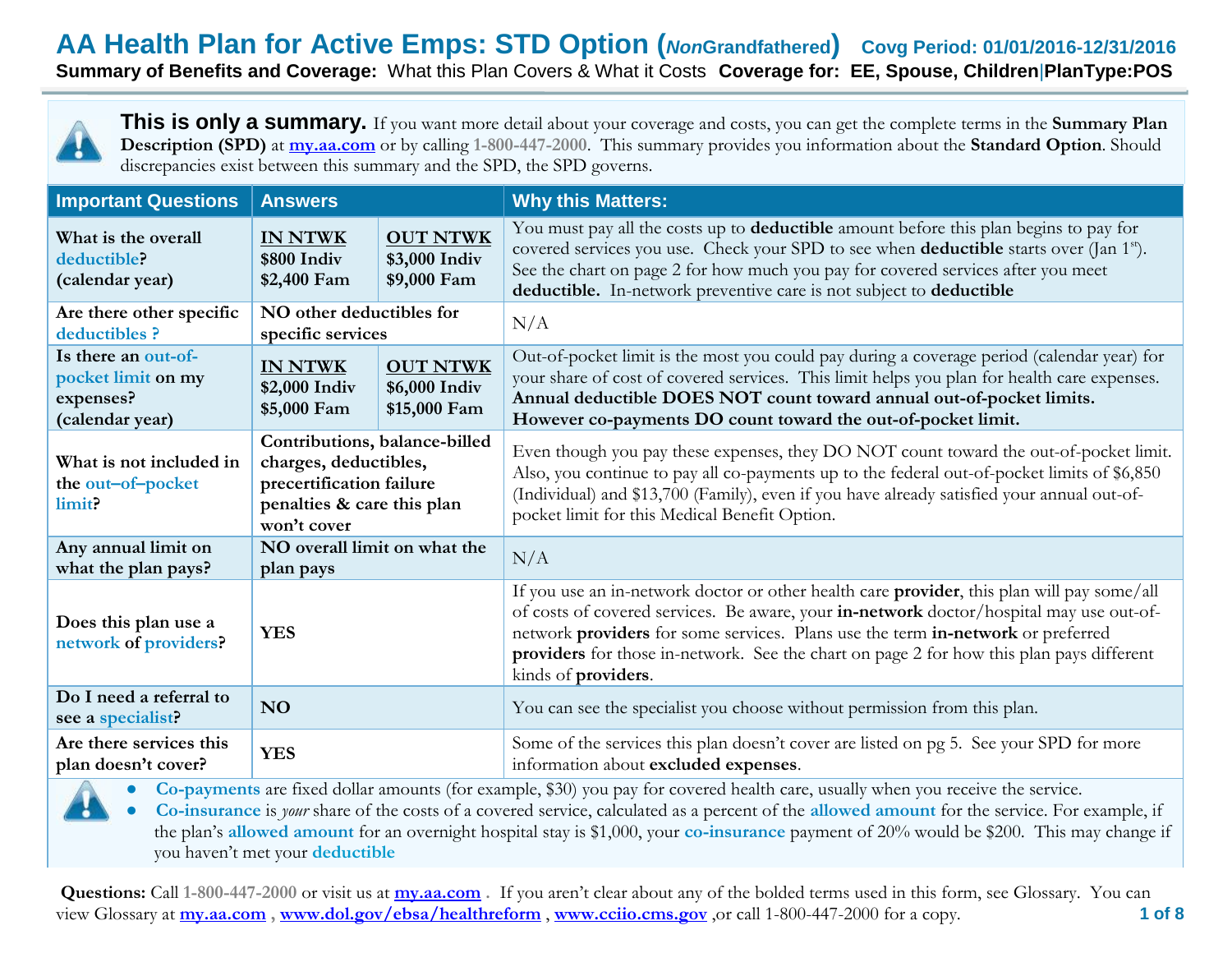**AA Health Plan for Active Emps: STD Option (***Non***Grandfathered) Covg Period: 01/01/2016-12/31/2016**

**Summary of Benefits and Coverage:** What this Plan Covers & What it Costs **Coverage for: EE, Spouse, Children**|**PlanType:POS**

- The amount the plan pays for covered services is based on the **allowed amount**. If an out-of-network **provider** charges more than the **allowed amount**, you may have to pay the difference. For example, if an out-of-network hospital charges \$1,500 for an overnight stay and the **allowed amount** is \$1,000, you may have to pay the \$500 difference. (This is called **balance billing**.)
	- This plan may encourage you to use in-network **providers** by charging you lower **deductibles**, **co-payments** and **co-insurance** amounts.

| <b>Common</b>                              |                                                                                       | Your cost if you use an                |                                          |                                                                                  |  |
|--------------------------------------------|---------------------------------------------------------------------------------------|----------------------------------------|------------------------------------------|----------------------------------------------------------------------------------|--|
| <b>Medical Event</b>                       | <b>Services You May Need</b>                                                          | <b>In-network</b><br><b>Provider</b>   | <b>Out-of-network</b><br><b>Provider</b> | <b>Limitations &amp; Exceptions</b>                                              |  |
|                                            | Primary care visit to treat an injury or illness                                      | \$30                                   | 40%                                      | In-network not subject to deductible<br>Out-of-network pays after deductible met |  |
| If you visit a health                      | Specialist visit                                                                      | 20%                                    | 40%                                      | Pays after deductible met                                                        |  |
| care provider's office<br>or clinic        | Other practitioner office visit                                                       | 20%                                    | 40%                                      | Pays after deductible met                                                        |  |
|                                            | Preventive care/screening/immunization                                                | No charge                              | 40%                                      | In-network not subject to deductible<br>Out-of-network pays after deductible met |  |
|                                            | Diagnostic test(x-ray, lab work) at hospital                                          | 20%                                    | 40%                                      | Pays after deductible met                                                        |  |
|                                            | Imaging(CT/PET scans, MRIs) at hospital                                               | 20%                                    | 40%                                      | Pays after deductible met                                                        |  |
| If you have a test                         | Diagnostic test(x-ray, lab work) at dr's office<br>or non-hospital lab/imaging center | No charge                              | 40%                                      | Out-of-network pays after deductible<br>met                                      |  |
|                                            | Imaging (CT/PET scans, MRIs) at dr's<br>office or non-hospital imaging center         | No charge                              | 40%                                      | Out-of-network pays after deductible met                                         |  |
| If you need drugs to                       | Generic Rx: Long-term Rx must be filled                                               | <b>RETAIL</b>                          | <b>RETAIL</b>                            | Not subject to deductible, but does                                              |  |
| treat your illness or                      | via Mail Order or at Safeway or at CVS                                                | 20% (\$10/\$40)                        | $20\%$ (\$10/\$40)                       | count toward out-of-pocket limit                                                 |  |
| condition: Other                           | starting with $4th$ fill, else you pay 50%; see                                       |                                        | based on Express                         | Some Rx require Prior Auth                                                       |  |
| limitations may apply-<br>More information | www.express-scripts.com<br>Retail (30-day supply)                                     | <b>MAIL ORDER</b><br>$20\%$ (\$5/\$80) | Scripts discounted                       |                                                                                  |  |
| about prescription                         | Mail Order (90-day supply)                                                            |                                        | price                                    |                                                                                  |  |
| drug coverage is at                        | \$ amts referenced are min and max you                                                |                                        | <b>MAIL ORDER</b>                        |                                                                                  |  |
| my.aa.com or                               | pay per Rx                                                                            |                                        | Not covered                              |                                                                                  |  |
| www.express-                               | Preferred brand Rx (Formulary): Long-                                                 | <b>RETAIL</b>                          | <b>RETAIL</b>                            | Not subject to deductible but does                                               |  |
| scripts.com                                | term Rx must be filled via Mail Order or at                                           | $30\%$ (\$30/\$100)                    | $30\%$ (\$30/\$100)                      | count toward out-of-pocket limit                                                 |  |
|                                            | Safeway or at CVS starting with 4 <sup>th</sup> fill, else                            |                                        | Paid based on                            | If you select a preferred brand drug when                                        |  |
| Continued on next page                     | you pay 50%; see www.express-scripts.com                                              |                                        | <b>Express Scripts</b>                   | generic is available, you pay 20% plus cost                                      |  |
|                                            | Retail (30-day supply)                                                                |                                        | discounted price                         | difference between generic and preferred brand<br>or non-preferred brand         |  |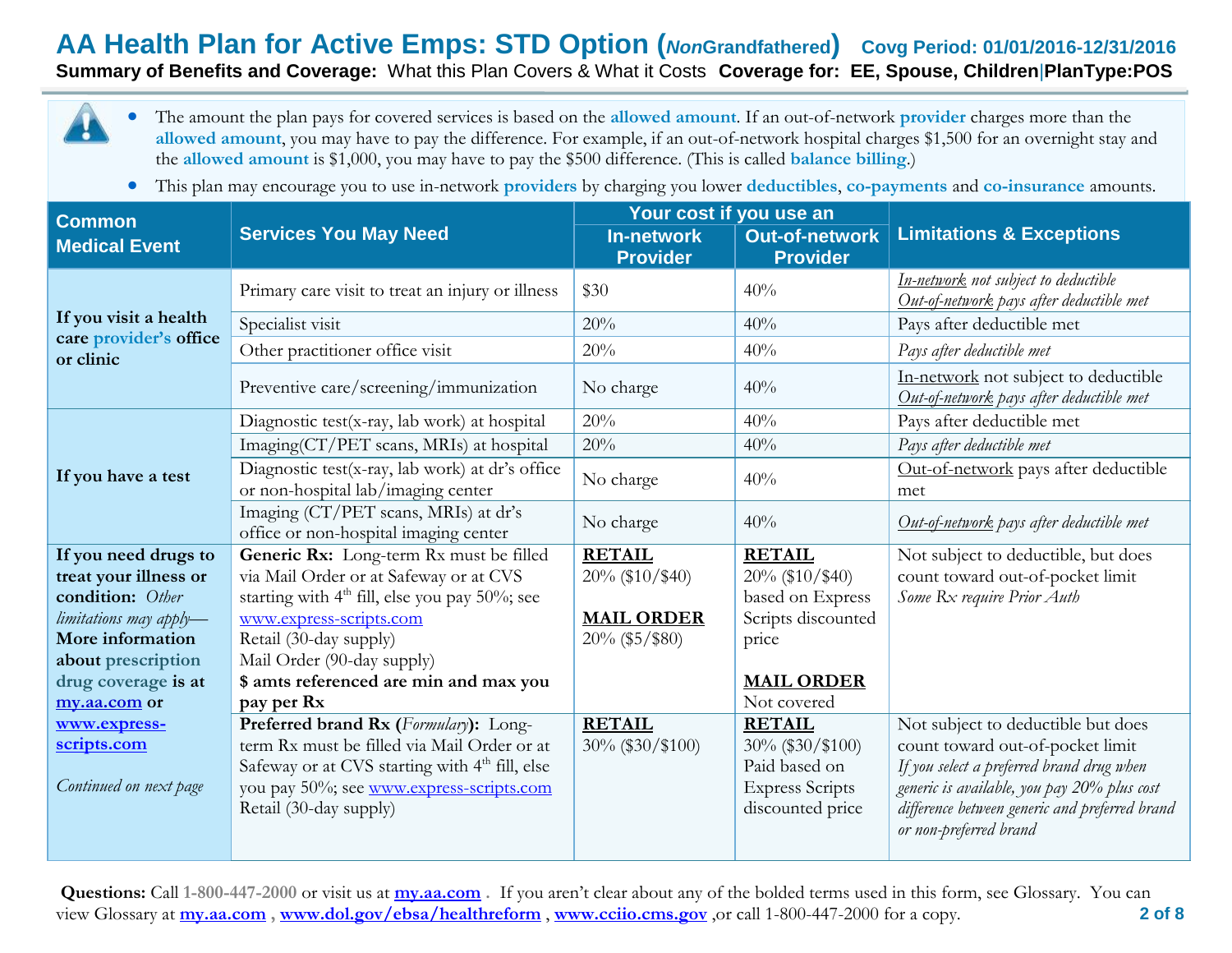| <b>Common</b>                                                                                                                                                                                               |                                                                                                                                                                                                                                                              | Your cost if you use an                                                            |                                                                                             |                                                                                                                                                                                                                                                                                                                                                                                                                                                      |
|-------------------------------------------------------------------------------------------------------------------------------------------------------------------------------------------------------------|--------------------------------------------------------------------------------------------------------------------------------------------------------------------------------------------------------------------------------------------------------------|------------------------------------------------------------------------------------|---------------------------------------------------------------------------------------------|------------------------------------------------------------------------------------------------------------------------------------------------------------------------------------------------------------------------------------------------------------------------------------------------------------------------------------------------------------------------------------------------------------------------------------------------------|
| <b>Medical Event</b>                                                                                                                                                                                        | <b>Services You May Need</b>                                                                                                                                                                                                                                 | <b>In-network</b><br><b>Provider</b>                                               | <b>Out-of-network</b><br><b>Provider</b>                                                    | <b>Limitations &amp; Exceptions</b>                                                                                                                                                                                                                                                                                                                                                                                                                  |
| If you need drugs to<br>treat your illness or<br>condition: Other<br>limitations may apply-<br>More information<br>about prescription<br>drug coverage is at<br>my.aa.com or<br>www.express-<br>scripts.com | Mail Order (90-day supply)<br>\$ amounts referenced are min and max<br>you pay per Rx                                                                                                                                                                        | <b>MAIL ORDER</b><br>30% (\$60/\$200)                                              | <b>MAIL ORDER</b><br>Not covered                                                            | Some Rx require Prior Auth<br>Certain brand Rx are not covered, check<br>Express Scripts website                                                                                                                                                                                                                                                                                                                                                     |
|                                                                                                                                                                                                             | Non-preferred brand Rx (NonFormulary):<br>Long-term Rx must be filled via Mail Order<br>or at Safeway or at CVS starting with 4 <sup>th</sup> fill,<br>else you pay 50%; see www.express-<br>scripts.com<br>Retail (30-day supply)                           | <b>RETAIL</b><br>50% (\$45/150)                                                    | <b>RETAIL</b><br>50% (\$45/\$150);<br>Paid based on<br>Express Scripts'<br>discounted price | Not subject to the deductible, but does<br>count toward your out-of-pocket limit<br>If you select a non-preferred brand drug when<br>generic is available, you pay 20% plus the cost<br>difference between generic and non-preferred<br>brand                                                                                                                                                                                                        |
|                                                                                                                                                                                                             | Mail Order (90-day supply)<br>\$ amounts referenced are min and max<br>you pay per Rx                                                                                                                                                                        | <b>MAIL ORDER</b><br>50% (\$90/\$300)                                              | <b>MAIL ORDER</b><br>Not covered                                                            | Some Rx require Prior Auth<br>Certain brand Rx are not covered, check with<br>Express Scripts website                                                                                                                                                                                                                                                                                                                                                |
|                                                                                                                                                                                                             | Specialty Rx RETAIL (30-day supply)<br>Some Long-term Rx must be filled via<br>Accredo or at Safeway or at CVS starting<br>with $4th$ fill, otherwise you pay 50%; see<br>www.express-scripts.com<br>\$ amounts referenced are min and max<br>you pay per Rx | Preferred Brand:<br>30%(\$30/\$100)<br>Non-Preferred Brand:<br>$50\%$ (\$45/\$150) | Not covered                                                                                 | Not subject to deductible, but does<br>count toward your out-of-pocket limit<br>If you select a preferred or non-preferred brand<br>drug when generic is available, you pay 20%<br>plus the cost difference between generic and<br>preferred or non-preferred brand<br>You must obtain specialty Rx from a<br>network retail pharmacy or Accredo<br>Certain brand Rx are not covered, check<br>Express Scripts website<br>Some Rx require Prior Auth |
|                                                                                                                                                                                                             | Specialty Rx MAIL ORDER (90-day<br>supply)<br>\$ amounts referenced are min and max<br>you pay per Rx                                                                                                                                                        | Preferred Brand:<br>30% (\$60/\$200)<br>Non-Preferred Brand:<br>50% (\$90/\$300)   | Not covered                                                                                 | Not subject to deductible, but does count<br>toward your out-of-pocket limit<br>If you select a preferred or non-<br>preferred brand drug when generic is<br>available, you pay 20% plus cost<br>difference between generic and<br>preferred or non-preferred brand<br>You must obtain specialty Rx from Accredo<br>Certain brand Rx are not covered, so<br>Check Express Scripts website                                                            |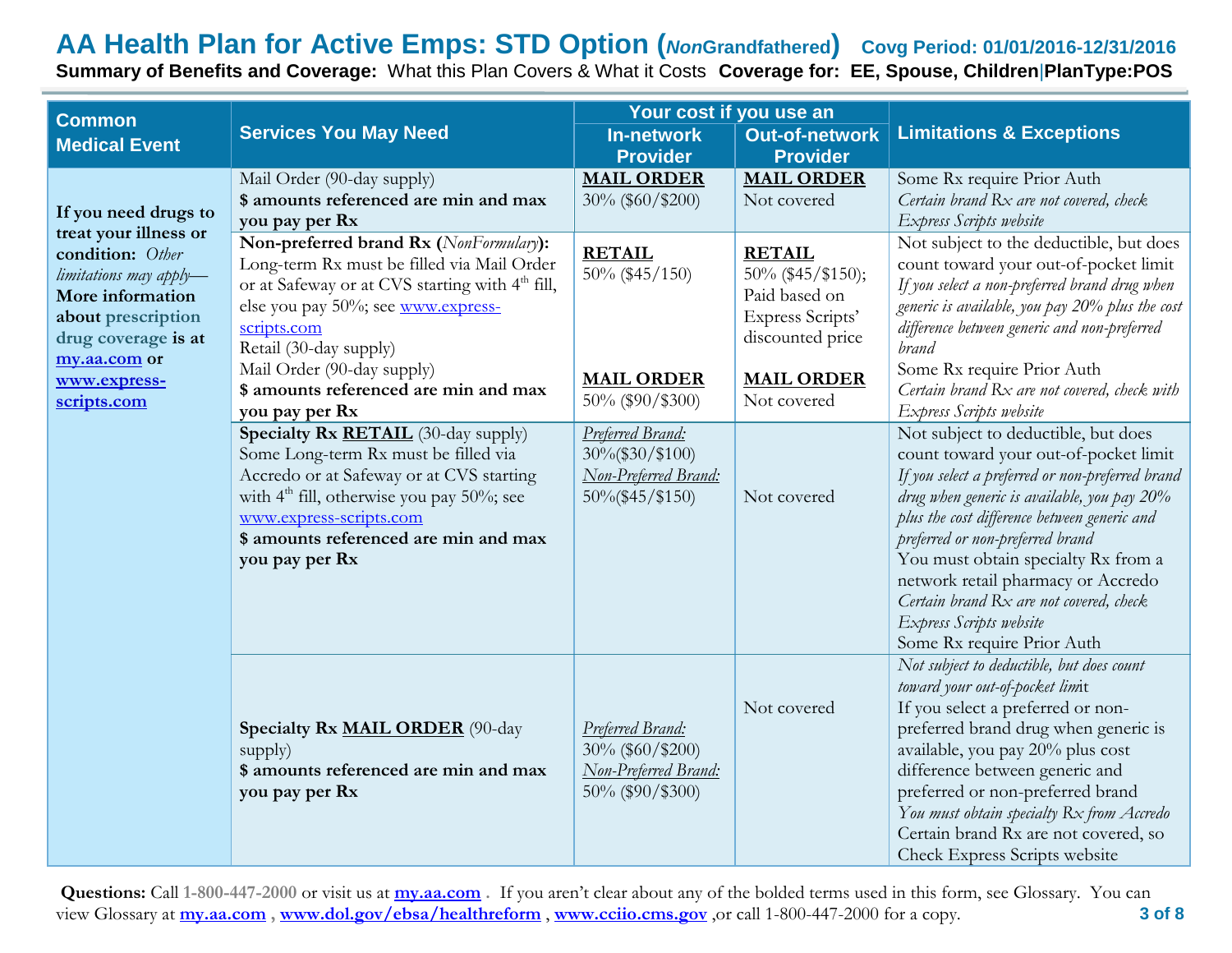| <b>Common</b>                                                                   |                                                          | Your cost if you use an                                              |                                                                      |                                                                                                                                                        |
|---------------------------------------------------------------------------------|----------------------------------------------------------|----------------------------------------------------------------------|----------------------------------------------------------------------|--------------------------------------------------------------------------------------------------------------------------------------------------------|
| <b>Medical Event</b>                                                            | <b>Services You May Need</b>                             | <b>In-network</b><br><b>Provider</b>                                 | <b>Out-of-network</b><br><b>Provider</b>                             | <b>Limitations &amp; Exceptions</b>                                                                                                                    |
| If you have                                                                     | Facility fee (e.g., ambulatory surgery center)           | 20%                                                                  | 40%                                                                  | Pays after deductible met                                                                                                                              |
| outpatient surgery                                                              | Physician/surgeon fees                                   | 20%                                                                  | 40%                                                                  | Pays after deductible met                                                                                                                              |
| If you need<br>immediate medical                                                | Emergency room services                                  | \$100 copay, plus<br>$20\%$ on full<br>allowed<br>amount of the bill | \$100 copay, plus<br>$20\%$ on full<br>allowed amount of<br>the bill | \$100 copay counts toward deductible<br>or out-of-pocket limit<br>Co-insurance pays after deductible met, and<br>does count toward out-of-pocket limit |
| attention                                                                       | Emergency medical transportation                         | 20%                                                                  | 40%                                                                  | Pays after deductible met                                                                                                                              |
|                                                                                 | Urgent care (e.g. "anytime" walk-in clinics)             | 20%                                                                  | 40%                                                                  | Pays after deductible met                                                                                                                              |
| If you have a<br>hospital stay                                                  | Facility fee (e.g., hospital room, ancillary<br>charges) | 20%                                                                  | 40%                                                                  | Pays after deductible met<br>Inpatient requires precertification                                                                                       |
|                                                                                 | Physician/surgeon fee                                    | 20%                                                                  | 40%                                                                  | Pays after deductible met                                                                                                                              |
| If you have mental<br>health, behavioral<br>health, or substance<br>abuse needs | Mental/Behavioral health outpatient services             | PCP or Specialist-<br>no charge; all other<br>services-20%           | 40%                                                                  | PCP not subject to deductible and does count<br>toward out-of-pocket limit<br>Others-pays after deductible met                                         |
|                                                                                 | Mental/Behavioral health inpatient services              | 20%                                                                  | 40%                                                                  | Pays after deductible met<br>Inpatient requires precertification                                                                                       |
|                                                                                 | Substance use disorder outpatient services               | PCP or Specialist-<br>no charge; all other<br>services-20%           | 40%                                                                  | PCP not subject to deductible and does count<br>toward out-of-pocket limit<br>Others-pays after deductible met                                         |
|                                                                                 | Substance use disorder inpatient services                | 20%                                                                  | 40%                                                                  | Pays after deductible met<br>Inpatient requires precertification                                                                                       |
| If you, spouse/DP,                                                              | Routine prenatal care                                    | No charge                                                            | 40%                                                                  | Pays after deductible met                                                                                                                              |
| or dependent<br>daughter is pregnant                                            | Delivery, all inpatient services, postnatal care         | 20%                                                                  | 40%                                                                  | Pays after deductible met<br>Inpatient requires precertification                                                                                       |
| If you need help                                                                | Home health care                                         | 20%                                                                  | 40%                                                                  | Pays after deductible met                                                                                                                              |
| recovering or have<br>other special health<br>needs                             | Rehabilitation services                                  | 20%                                                                  | 40%                                                                  | Pays after deductible met                                                                                                                              |
|                                                                                 | Habilitation services                                    | Not covered                                                          | Not covered                                                          | Some services this plan doesn't cover<br>are listed on pg 5. See SPD for facts<br>about excluded expenses                                              |
|                                                                                 | Skilled nursing care up to 60 days per illness           | 20%                                                                  | 40%                                                                  | Pays after deductible met                                                                                                                              |
|                                                                                 | Durable medical equipment                                | 20%                                                                  | 40%                                                                  | Pays after deductible met                                                                                                                              |
|                                                                                 | Hospice services                                         | 20%                                                                  | 40%                                                                  | Pays after deductible met                                                                                                                              |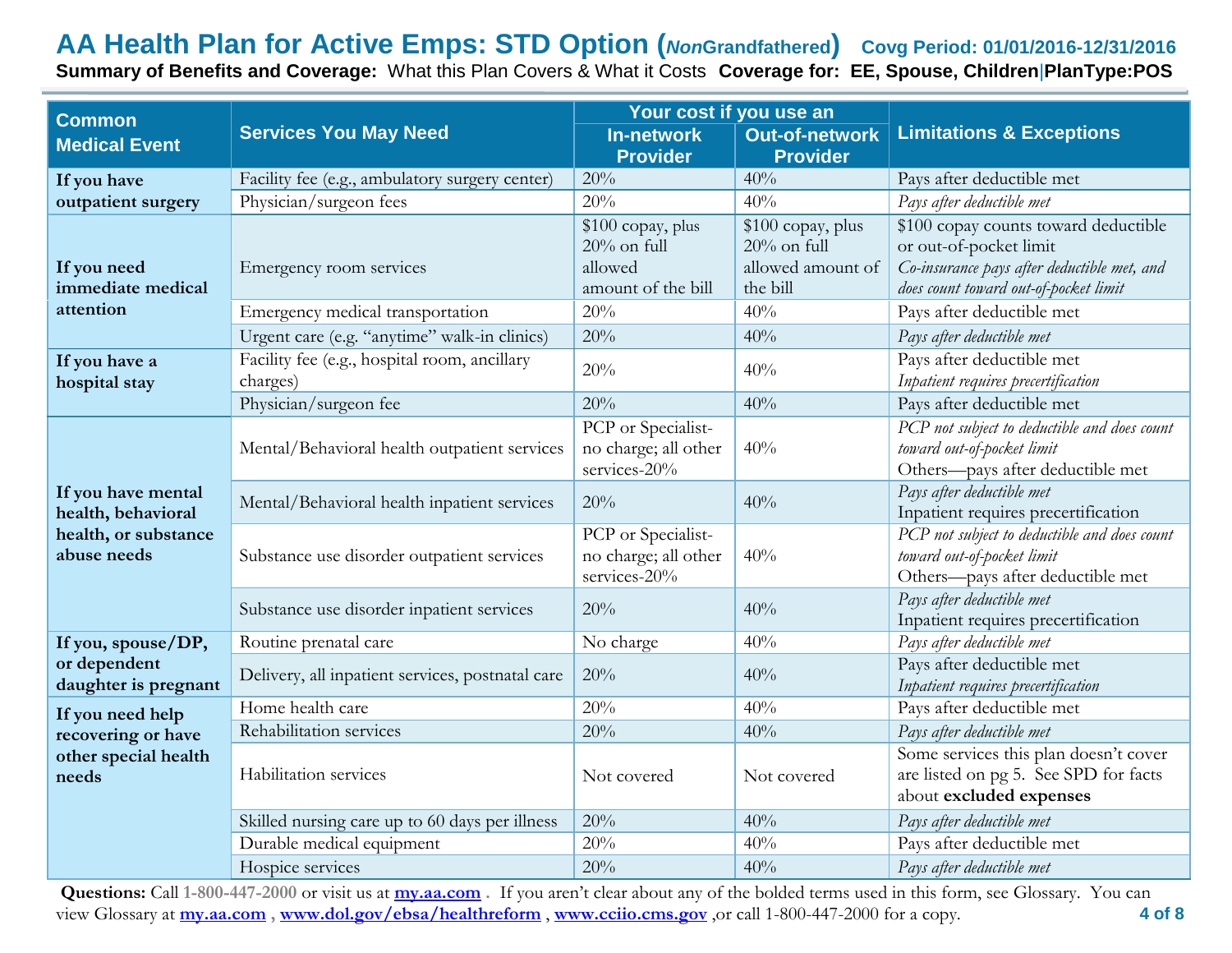| <b>Common</b>                                                                                                                     |                                                                                                             |                                                                                                                                                           | Your cost if you use an                                               | <b>Limitations &amp; Exceptions</b>             |  |
|-----------------------------------------------------------------------------------------------------------------------------------|-------------------------------------------------------------------------------------------------------------|-----------------------------------------------------------------------------------------------------------------------------------------------------------|-----------------------------------------------------------------------|-------------------------------------------------|--|
| <b>Medical Event</b>                                                                                                              | <b>Services You May Need</b>                                                                                | <b>In-network</b><br><b>Provider</b>                                                                                                                      | <b>Out-of-network</b><br><b>Provider</b>                              |                                                 |  |
| If your child needs                                                                                                               | Eye exam, eyeglasses/contact lenses                                                                         | Not covered                                                                                                                                               | Not covered                                                           | Paid under Vision Benefit, IF you<br>elected it |  |
| dental or eye care                                                                                                                | Dental check up                                                                                             | Not covered                                                                                                                                               | Not covered                                                           | Paid under Dental Benefit IF you elected it     |  |
| <b>Excluded Services &amp; Other Covered Services:</b>                                                                            |                                                                                                             |                                                                                                                                                           |                                                                       |                                                 |  |
|                                                                                                                                   | Services Your Plan Does NOT Cover (This isn't a complete list. Check your SPD for other excluded services.) |                                                                                                                                                           |                                                                       |                                                 |  |
| Cosmetic surgery and treatment<br>$\bullet$<br>Long term care                                                                     |                                                                                                             | Dental care unless for TMJD, accidental<br>$\bullet$<br>$\bullet$<br>injury, or fracture/dislocation of jaw<br>$\bullet$<br>Routine eye care<br>$\bullet$ |                                                                       | Habilitation service<br>Routine foot care       |  |
| Other Covered Services (This isn't a complete list. Check your SPD for other covered services and your costs for these services.) |                                                                                                             |                                                                                                                                                           |                                                                       |                                                 |  |
| Acupuncture<br>$\bullet$                                                                                                          | $\bullet$                                                                                                   | Certain TMJD treatments                                                                                                                                   | $\bullet$                                                             | Chiropractic care                               |  |
| Infertility medications (\$15,000 maximum<br>limit for life of patient's participation in the<br>Plan)<br>$\bullet$               |                                                                                                             | Hearing aids (\$3500 per aid, original and<br>replacement, paid once every 36 months)<br>Gender Reassignment Benefits                                     | Home health care<br>$\bullet$<br>Virtual doctor's visits<br>$\bullet$ |                                                 |  |
| of patient's participation in the Plan)                                                                                           | Bariatric surgery (limit one procedure for life                                                             |                                                                                                                                                           |                                                                       |                                                 |  |

#### **Your Rights to Continue Coverage:**

If you lose coverage under the plan, then, depending upon the circumstances, Federal and State laws may provide protections that allow you to keep health coverage. Any such rights may be limited in duration and will require you to pay a premium, which may be significantly higher than the premium you pay while covered under this plan. Other limitations on your rights to continue coverage may also apply. For more information on your rights to continue coverage, contact the plan at 1-800-447-2000. You may also contact your state insurance department, the U.S. Dept. of Labor, Employee Benefits Security Administration, at 1-866-444-3272, / [www.dol.gov/ebsa](http://www.dol.gov/ebsa) , or the U.S. Dept. of Health & Human Services at 1-877-267-2323 x61565, / [www.cciio.cms.gov.](http://www.cciio.cms.gov/)

#### **Your Grievance and Appeals Rights:**

If you have a complaint or are dissatisfied with a denial of coverage for claims under your plan, you may be able to **appeal** or file a **grievance**. For questions about your rights, this notice, or assistance, you can contact:

- American Airlines, Inc. HR Services, at 1-800-447-2000 (or chat with HR Services at my.aa.com)
- U.S. Dept of Labor, Employee Benefits Security Administration at 1-866-444-EBSA (3272) or www.dol.gov/ebsa/healthreform
- Additionally, your state consumer assistance program (if applicable for your state) can help you file your appeal. A list of states with Consumer Assistance Programs is available at [www.dol.gov/ebsa/healthreform](http://www.dol.gov/ebsa/healthreform) and at<http://cciio.cms.gov/programs/consumer/capgrants/index.html>
- American Airlines, Inc. Benefits Compliance at 1-800-967-1412 (or via facsimile at 1-800-967-6335, or via email at [albert.garcia@aa.com\)](mailto:albert.garcia@aa.com)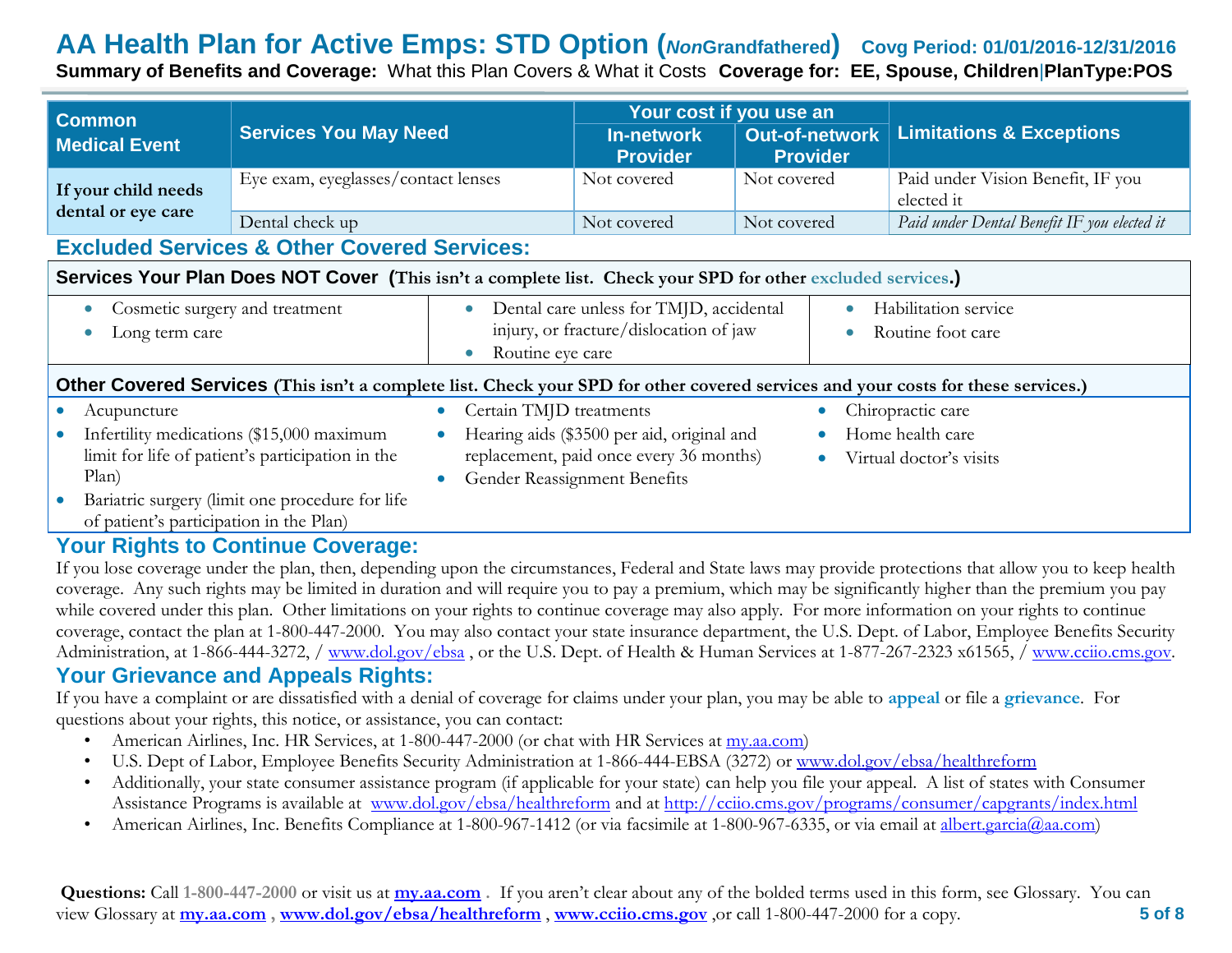## **Does this Coverage Provide Minimum Essential Coverage?**

The Affordable Care Act requires most people to have health care coverage that qualifies as "minimum essential coverage." **This health coverage does provide minimum essential coverage.** 

## **Does this Coverage Meet the Minimum Value Standard?**

In order for certain types of health coverage (for example, individually purchased insurance or job-based coverage) to qualify as minimum essential coverage, the plan must pay, on average, at least 60 percent of allowed charges for covered services. This is called the "minimum value standard." **This health coverage does meet the minimum value standard for the benefits it provides.** 

#### **Health Reimbursement Account (HRA)**

If you (or your spouse/DP) participate in the WebMD wellness program and earn wellness rewards, we will place those reward funds in your Aon Hewitt Your Spending Accounts (YSA) HRA. You can then use those funds to help pay for health-related items not paid by your medical, dental, and vision coverage, (deductibles, out-of-pocket amounts, etc.) **However, you can access these funds only up to the amount actually deposited into this account, and you must have depleted the funds in your HCFSA before you can access the funds in this account.**

#### **Health Care Flexible Spending Account (HCFSA)**

Through payroll deductions throughout the year, you can set aside pre-tax funds that go into your YSA HCFSA. These funds may be used to reimburse you for health-related expenses such as deductibles, out-of-pocket amounts, etc. As soon as you make your first contribution through payroll deduction each year, the entire amount of your elected YSA HCFSA account is available for your and your family's use. **For 2016, the maximum amount you can deposit into your HCFSA is \$2,550. Examples of HCFSA eligible expenses are shown on the following chart. For a complete list of reimbursable expenses, see your SPD.**

| Examples of HCFSA-Reimbursable Expenses (medical, dental, and vision) |                   |                                  |                      |                 |                         |
|-----------------------------------------------------------------------|-------------------|----------------------------------|----------------------|-----------------|-------------------------|
| Acupuncture                                                           | Hospital services | Dental anesthesia/sedation       | Eyeglasses           | Hearing devices | Contraceptives (retail) |
| Blood tests                                                           | Insulin           | Cleanings more than twice a year | Contact lenses       | Wheelchairs     | Dental nightguard       |
| Chiropractor                                                          | Lab tests         | Balance billing expenses         | Ophthalmologist fees | Vision therapy  | Podiatrist              |

# **Language Access Services:**

If you need translation of this document, help is available:

SPANISH (Español): Para obtener asistencia en Español, llame al [800-447-2000]

TAGALOG (Tagalog): Kung kailangan ninyo ang tulong sa Tagalog tumawag sa [800-447-2000]

CHINESE (中文): 如果需要中文的帮助,请拨打这个号码 [800-447-2000]

NAVAJO (Dine): Dinek'ehgo shika at'ohwol ninisingo, kwiijigo holne' [800-447-2000]. **]**

––––––––––––––––––––––*To see examples of how this plan might cover costs for a sample medical situation, see the next page.–––––––––––*–––––––––––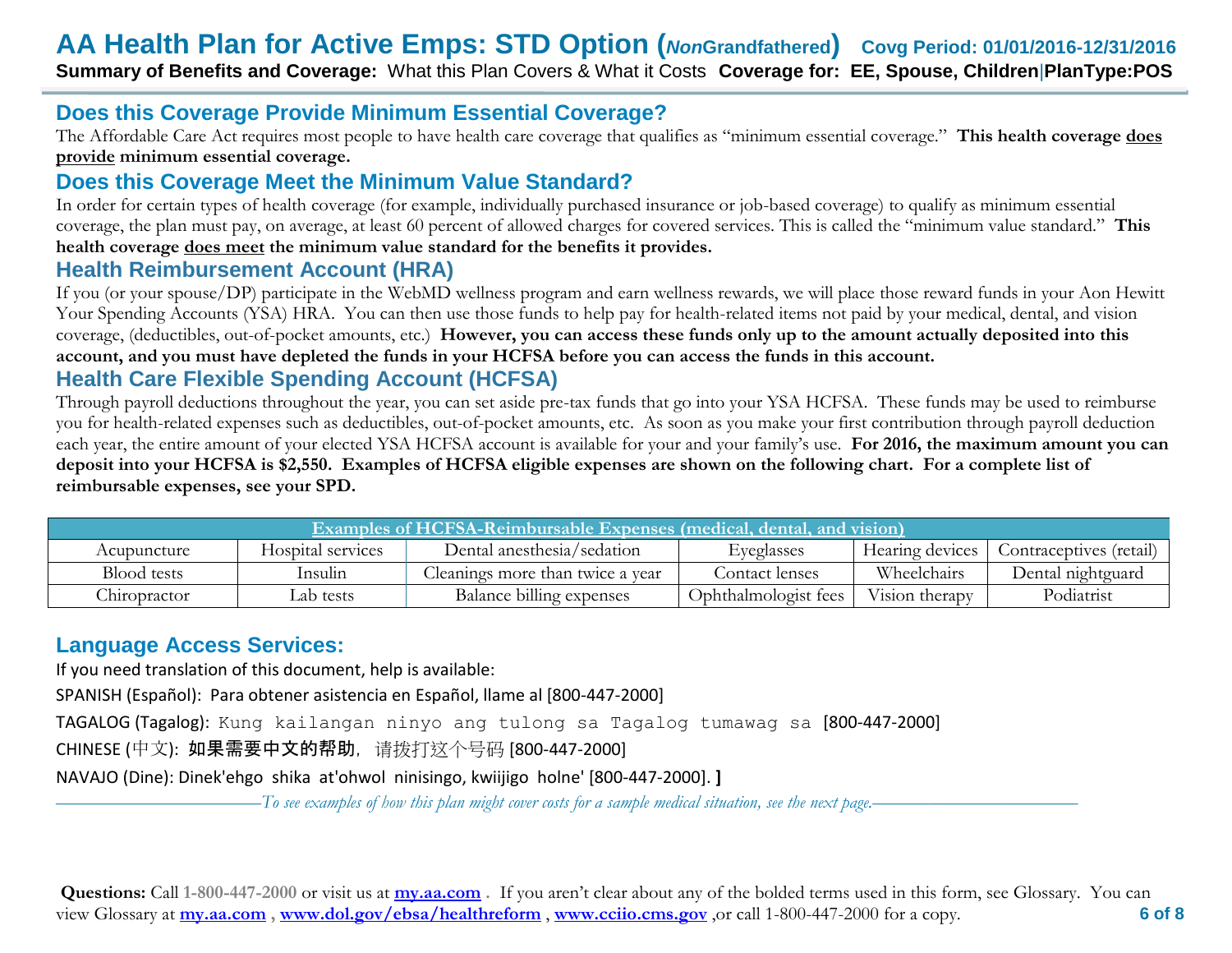# **Grp Life/HIth PIn AAGCorp Subs: STD Option Coverage Period: 01/01/2016-12/31/2016**

**Coverage Examples Coverage for: EE, Spouse, Children**| **Plan Type: PPO**

# **About these Coverage Examples:**

These examples show how this plan might cover medical care in given situations. Use these examples to see, in general, how much financial protection a sample patient might get if they are covered under different plans.



**This is not a cost estimator.** 

Don't use these examples to estimate your actual costs under this plan. The actual care you receive will be different from these examples, and the cost of that care will also be different.

See the next page for important information about

# **Having a baby** (normal delivery) ■ Amount owed to providers: \$7,540 **Plan pays** \$4,660 **Patient pays** \$2,880 **Sample care costs:** Hospital charges (mother; precert'ed)  $\parallel$  \$2,700 Routine obstetric care \$2,100 Hospital charges (baby)<sup>\*</sup> \$900 Anesthesia  $\frac{1}{900}$ Laboratory tests  $\qquad$  \$500 Prescriptions  $(4@$50ea)$  \$200 Radiology \$200 Vaccines, other preventive\*\* **\$40 Total \$7,540 Patient pays:** Deductibles  $$800$  $Co$ -pays  $$60$  $Co\text{-}insurance$   $$1,120$ Limits or exclusions\* \$900

**Total \$2,880 \*Newborn's expenses not covered under mother's benefits, & are paid only if**  mportant information about **newborn is added to employee's medical** Note: This assumes participation in our<br>these examples.<br> **newborn is added to employee's medical** Health Condition Management Program **coverage.**

**\*\*In-network preventive care paid at 100%**

#### **Managing type 2 diabetes** (routine maintenance of a well-controlled condition)

- **Amount owed to providers: \$4,100**
- **Plan pays** \$2,364
- **Patient pays** \$1,736

#### **Sample care costs:**

| Prescriptions (10@\$150ea)            | \$1,500 |
|---------------------------------------|---------|
| Medical Equipment and Supplies        | \$1,300 |
| OfficeVisits/Procedures(10@\$73ea)    | \$730   |
| Education (physical fitness classes)* | \$290   |
| Laboratory tests                      | \$140   |
| Vaccines, other preventive**          | \$140   |
| Total                                 | \$4,100 |

#### **Patient pays:**

| Deductibles           | \$800   |
|-----------------------|---------|
| Co-pays               | \$400   |
| Co-insurance          | \$246   |
| Limits or exclusions* | \$290   |
| Total                 | \$1,736 |
| J π 1<br>.            |         |

**\*Educational services excluded from covg \*\*In-network preventive care paid at 100%**

Health Condition Management Program. If you have diabetes and do not participate in this program, your costs may be higher. For more information about this program, please contact WebMD at 1-888-383- 8740.